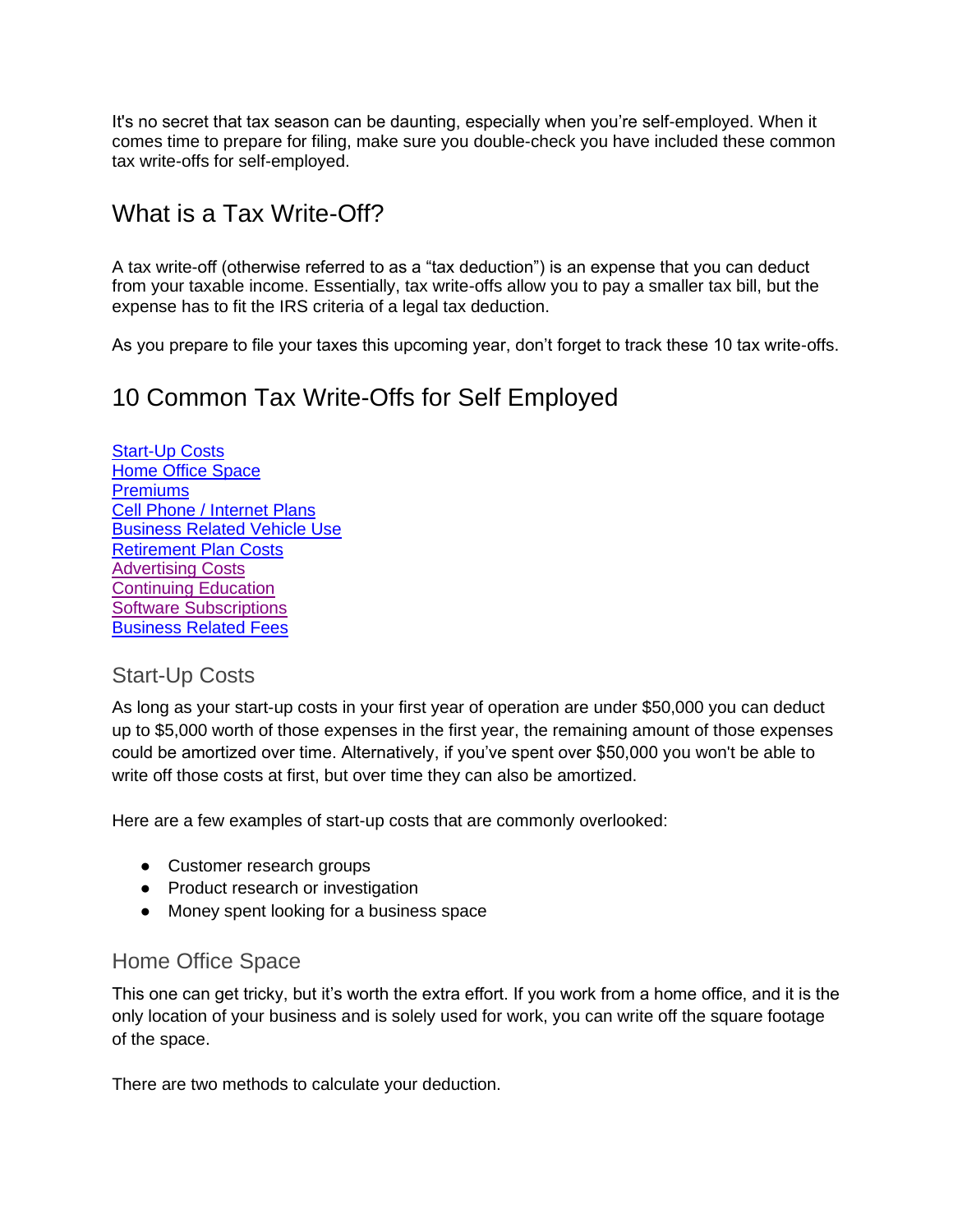- 1. Take the square footage of your office x \$5 per square foot. With this method, you can take a deduction that allows for a maximum of \$1,500 deducted (for spaces no larger than 300 square feet).
- 2. The second method requires more work and is something best completed with the help [of a tax preparer.](https://mbe.cpa/services/tax-preparation/) Give us a call and we'd be happy to advise you on this calculation.

<span id="page-1-0"></span>To learn more about how to deduct your home office space, see our blog post [here.](https://mbe.cpa/working-from-home-how-to-deduct-your-home-office-expenses/)

#### Premiums

If you pay for your own health insurance premiums and are not eligible to be a part of any workplace insurance plan, you can deduct medical and dental insurance premiums that you've paid.

#### <span id="page-1-1"></span>Cell Phone/Internet Plans

Business-related cell phone and internet plans are 100% deductible as long as the internet or phone plan is solely used for work. If you work from home or also use these plans for leisure, the percentage of use for business can be deducted but not the entire plan.

#### <span id="page-1-2"></span>Business-Related Vehicle Use

If you use your vehicle for work, you can deduct the expenses associated with driving. There are two methods to claiming your deductions:

- 1. The easier of the two ways is to take the dates and miles driven for business reasons and multiply that number by the standard mileage rate. The standard mileage rate changes annually, so it is important to check the [IRS website](https://www.irs.gov/tax-professionals/standard-mileage-rates) for accurate reporting.
- 2. The second method is to calculate all of your vehicle operating expenses and multiply that number by the percentage of driving done for the business.

The most crucial part of either method is to keep detailed and accurate records, such as dates, miles driven, and all maintenance costs.

It is important to also note there are limitations on which method you can use based on if you own or lease the vehicle.

#### <span id="page-1-3"></span>Retirement Plan Costs

As a self-employed entrepreneur, you can deduct contributions to your retirement plan costs. Simple Employee Pension (SEP-IRA), SIMPLE-IRA, and a self-employed 401k (Solo 401k) all qualify for the deduction.